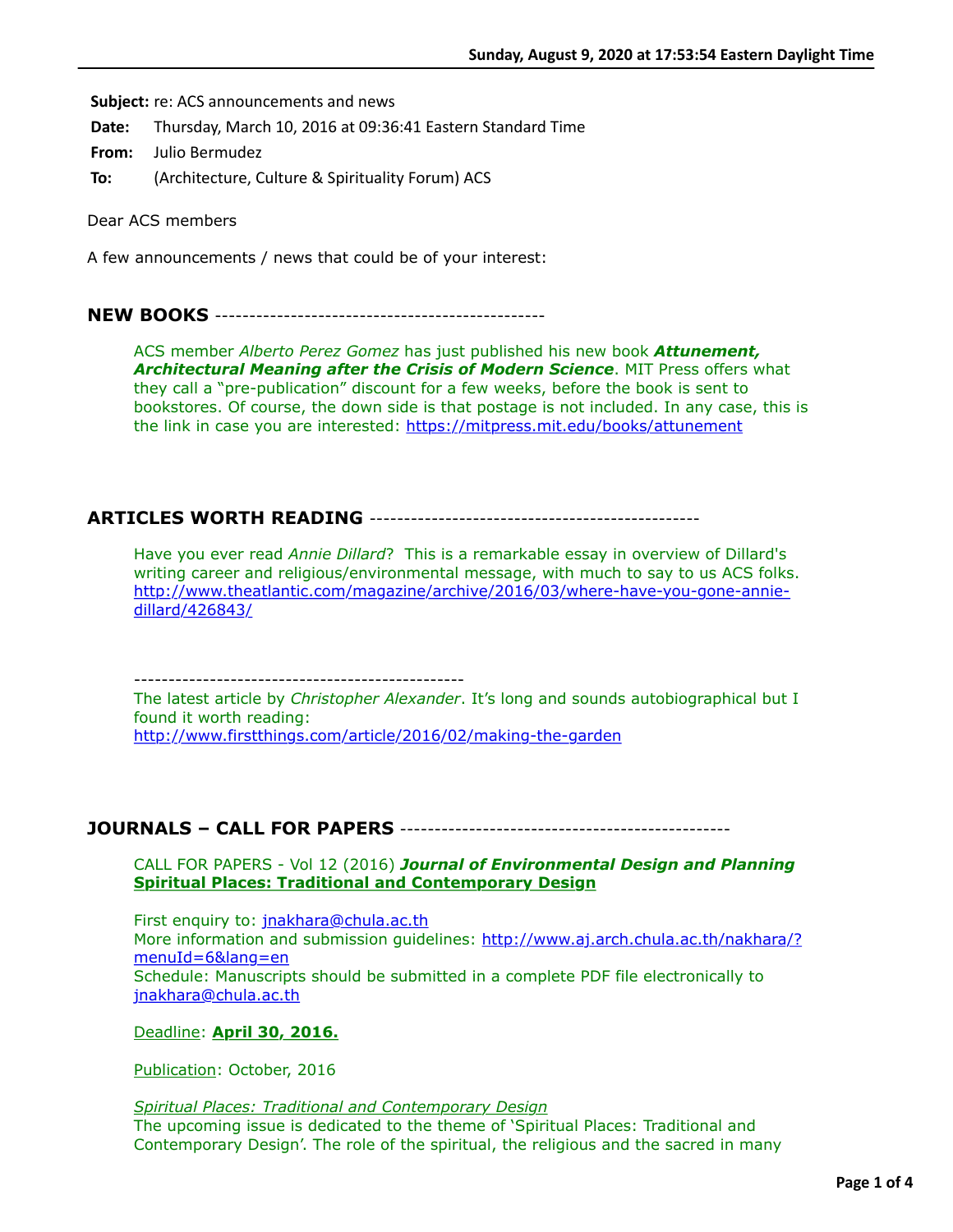parts of the world deeply informs the daily life of many of its inhabitants- a daily life that is public, shared and shaped by architecture, landscape and the infrastructure of cities and communities as indeed the spiritual and the sacred has traditionally shaped the same built and open space fabric of cities, towns and communities. In addition many aspects of traditional and contemporary environments hold spiritual and sacred meaning for ordinary citizens beyond the conventions of organized religion, such as sacred trees, pathways, mountains and riverways. Spiritual places form the setting for the physical aspects of pilgrimage, public ritual, seasonal rites, sacred festivals and indeed the physical patterns and planning of larger territories, as well as the issues of contested space, national conflicts, historic division and more currently acts of terrorism- from the destruction of places of worship to the annexation of land, water bodies and cultural relics.

Beyond the issues of conservation and repair of historic sites and buildings, it is noteworthy that the questions and issues of the spiritual in shaping the modern city are mostly absent in current discourse as are the characteristics, concerns and design approaches to the multiple forms of Spiritual Places in various countries, religions and within the varied cultures and geographies of the world. The tensions between sacred and secular space continue to evolve in the developing world and the design discourse on such matters is long overdue. Papers may include expositions on the philosophy and purpose of traditional as well as contemporary spiritual and sacred places and spaces in rural and urban contexts, the historical evolution of spiritual places, the growing interdependence of sacred places, architecture, cultural resources and tourism, current design practices in shaping spiritual buildings and environments and the future role of spiritual places in constructing cities.

We look forward to receiving your paper and its contribution to an investigation into this neglected area of our built and natural environment.

Editor in Chief: Professor Niall Kirkwood Graduate School of Design, Harvard University, USA

Assistant Editor: Pat Seeumpornroj, Ph.D. Faculty of Architecture, Chulalongkorn University, Thailand

------------------------------------------------

*ARCC journal Enquiry 2016 Edition is calling for for Articles*. For more information <http://www.arcc-arch.org/enquiry-2016-edition-call-for-articles/>

## **CONFERENCES** ------------------------------------------------

*Eleventh International Conference on Design Principles & Practices* Institute without Boundaries at George Brown College, Toronto, Canada 2-4 March 2017 <http://designprinciplesandpractices.com/torontoconference-2017>

#### CALL FOR PAPERS

The Eleventh International Conference on Design Principles & Practices will be held at the Institute without Boundaries at George Brown College, Toronto, Canada, 2-4 March 2017. We invite proposals for paper presentations, workshops/interactive sessions, posters/exhibits, virtual lightning talks, virtual posters, or colloquia addressing one of the following themes: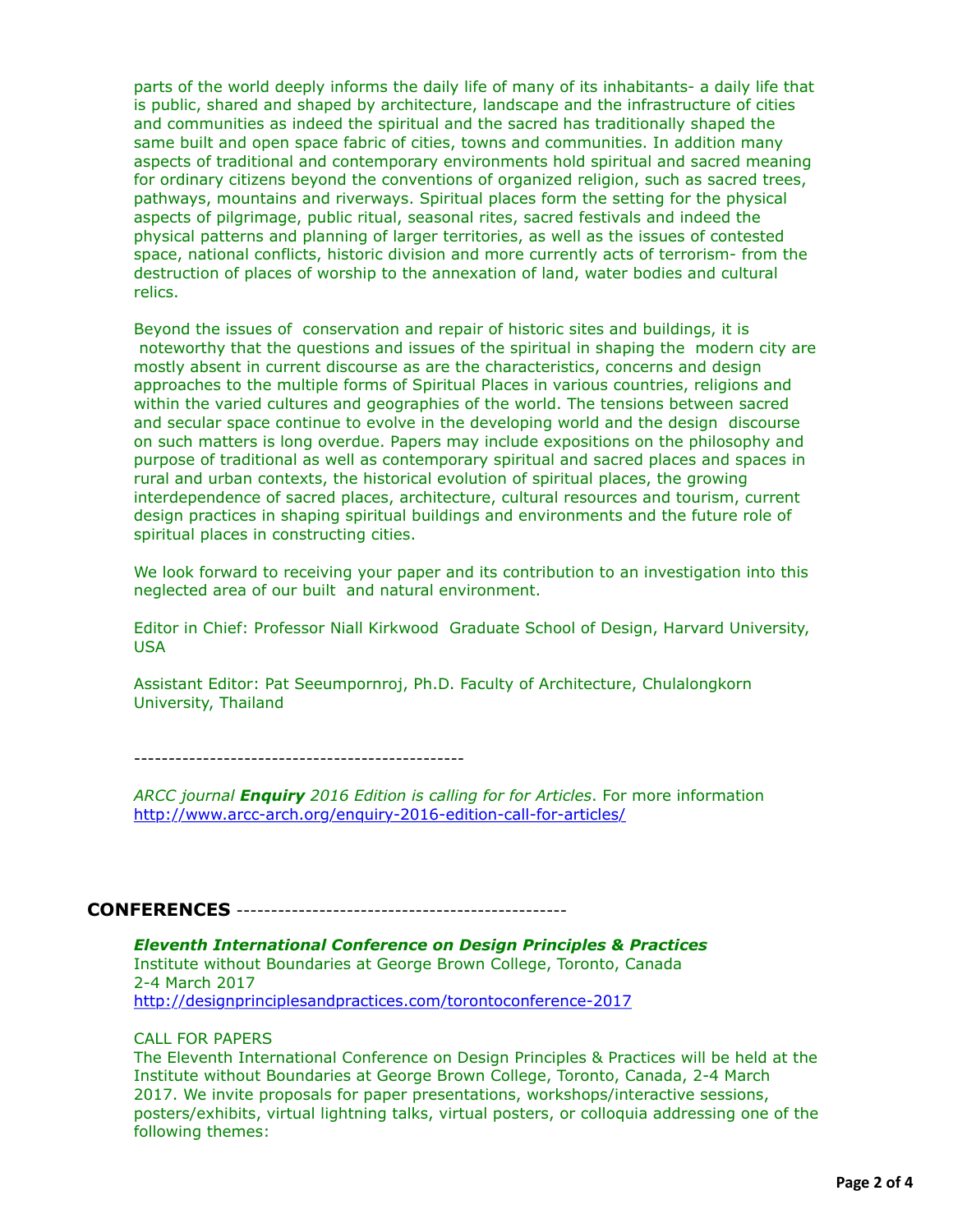Theme 1: Design Education Theme 2: Design in Society Theme 3: Designed Objects Theme 4: Visual Design Theme 5: Design Management and Professional Practice Theme 6: Architectonic, Spatial, and Environmental Design

#### CONFERENCE SUBMISSION DEADLINES

We welcome the submission of proposals to the conference at any time of the year before the final Late Proposal Deadline. All proposals will be reviewed within two to four weeks of submission. The Advanced Proposal Deadline is 2 May 2016.

#### A COLLECTION OF JOURNALS

The Design Principles & Practices Journal Collection consists of six journals and an annual review. The collection encourages the widest range of submissions and aims to foster the highest standards of intellectual excellence. Articles may be submitted by in-person and virtual participants as well as Community Members.

Journals in the Design Principles & Practices Journal Collection are indexed by:

- Art Abstracts (EBSCO)
- Art Full Text (EBSCO)
- Art Index (EBSCO)
- Art Source (EBSCO)
- Australian Research Council (ERA)
- Computer Science Business Information Systems Directory (Cabell's)
- EBSCO Polytechnic Studies Collection: India
- Genamics Journal Seek
- Scopus
- Ulrich's Periodicals Directory

#### CONFERENCE & COMMUNITY PARTNERS

- Cumulus: International Association of Universities and Colleges of Art, Design and Media

- Institute without Boundaries at George Brown College

For more information and to submit a proposal visit: <http://designprinciplesandpractices.com/torontoconference-2017>

Enquiries: [support@designprinciplesandpractices.com](applewebdata://5364F835-373D-436A-A43C-47FFC57E561F/support@designprinciplesandpractices.com) Web address:<http://designprinciplesandpractices.com/torontoconference-2017> Sponsored by: The Design Principles & Practices Knowledge Community / Common **Ground** 

------------------------------------------------

# **Julio Bermudez**, Ph.D.

*Associate Professor*

The Catholic University of America School of Architecture and Planning Crough Center of Architectural Studies 620 Michigan Ave NE Washington, DC 20064